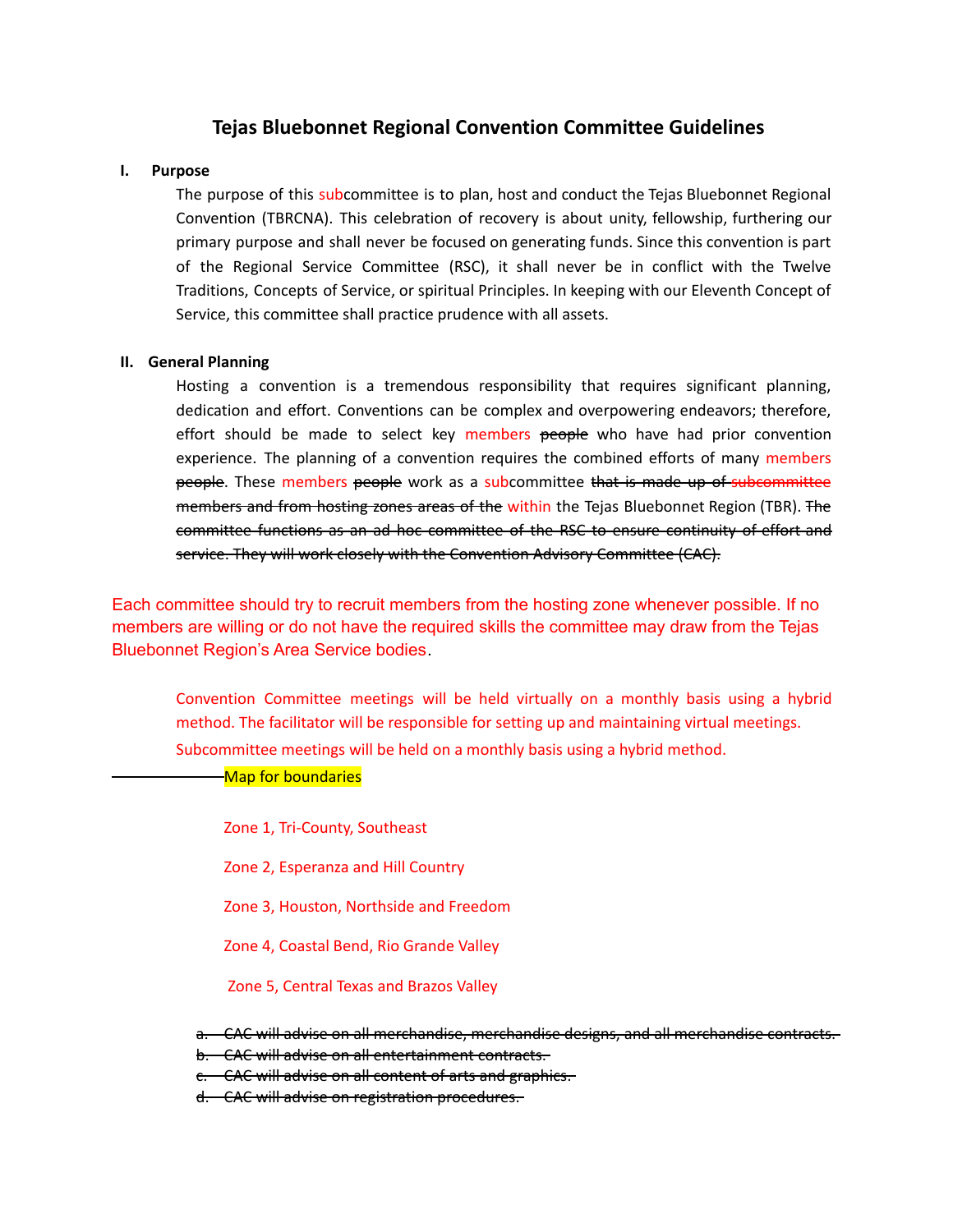e. CAC will advise on all aspects of hospitality.

### **f. CAC will advise on public relations opportunities.**

### **III. Selection Process**

Any member living in the geographical boundaries of the Tejas Bluebonnet Region that possess knowledge of the specific tasks outlined in this document may participate on the committee. The Facilitator, Co-facilitator and the Treasurer will be selected at the RSC per Tejas Bluebonnet Regional Service Committee Policy (TBRSCP). The remainder of the committee and the subcommittee facilitators will be selected by the Tejas Bluebonnet Region Convention Committee (TBRCC).

## **IV. Resignation and Removal Process**

The Facilitator, Co-facilitator and Treasurer may only be removed by the RSC unless they are in conflict with these guidelines. Any executive officer, be they administrative or a subcommittee facilitator, who has misappropriated NA funds during this term of office, or who is absent for two (2) consecutive meetings or three (3) total meetings without prior notice to the TBRCC Facilitator or the Co-facilitator will be considered as a resignation at roll call of the next regularly scheduled meeting. If this is the case of the Facilitator, Co-facilitator or the Treasurer, this will be considered a resignation, and a new individual will have to be elected at the next RSC.

( more information on procedure of removal/resignation can be found in the CA Guidelines Sec 4. sub section m and n )

## **V. Participation, Elections and Decisions**

- A. Election participation requirements: Any member present can be included in the decision making process. Will be extended to each member in attendance at the formation of the committee. (The exception is the Convention Committee Facilitator who only votes in the event of a tie.) Any new member not present at the first meeting will be extended voting privileges at the second meeting they consecutively attend. This includes subcommittee meetings.
- B. Elections of trusted servants: All nominations are to be brought forward at the first and second meeting of the TBRCC. All nominees will qualify themselves at the time of nominations. You must be present attend(virtually or in person) for nominations and elections. All elections will be held at the first meeting, after the 2<sup>nd</sup> meeting following the convention. committee is formed. If all positions are not filled the elections will remain open until all positions are filled. Add verbiage to include local members in committee positions
- C. Decision Making Process: Consensus based decision making (CBDM), is the process that will be used for the TBRCC (Please refer to the current TBRSCP).
- D. All contracts will be approved at the TBRCC meeting.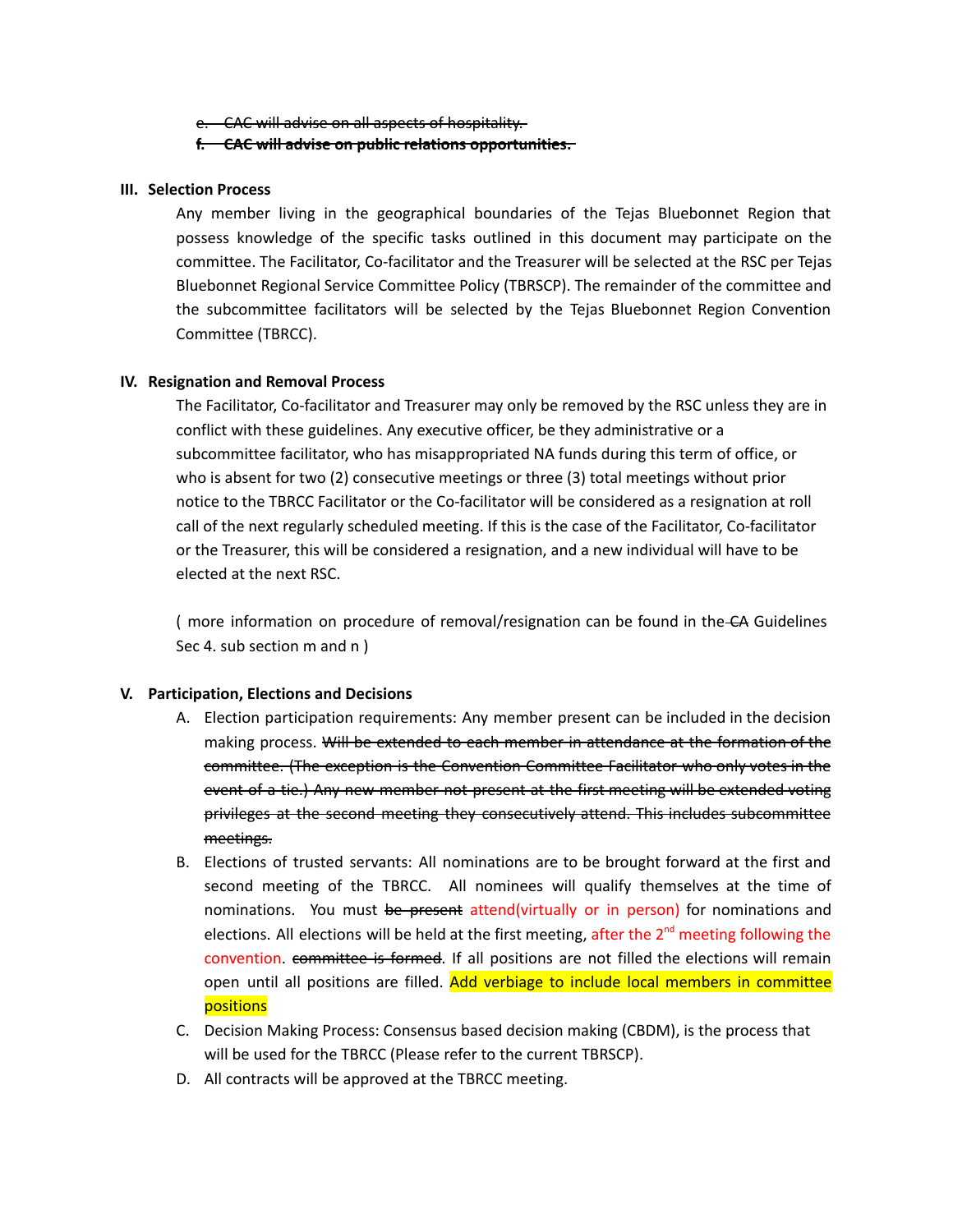E. Facilitator, Co-Facilitator & Treasurer to be elected by the RSC during their November meeting.

#### **VI. Budgets**

The importance of making a budget for the TBRCC and its subcommittees needs to be emphasized. At this stage of planning, the Convention Committee and its subcommittees will list as many financial responsibilities as possible. Information for these may be obtained from the Archives and Contracts Subcommittee archives CAC, past members who have served on this committee or other committee members. Add budget meeting occurrence and needs

The A&C (Archives and Contracts) subcommittee CAC projects attendance figures before setting a budget. This is the most difficult area to budget because we can never really be sure of attendance until a few weeks prior to the convention (often not until the convention itself). A reasonable projection of participation is a figure between forty (40

%) and sixty (60%) percent above the pre-registration, depending on the efficiency of Fellowship communications. With regards to banquet tickets, prudence and caution should be used when estimating the number of tickets because this is one important area where a committee can fall into the red. Also included are costs for phone, postage and paper. A CAC member will be provided with a walkie talkie during convention weekend in order to be accessed for help if needed.

The Activities/<del>Fundraiser</del>/Entertainment Subcommittee sets a budget on the activities and entertainment for at the convention. This could be comedians, bands, DJ's etc. The petty cash budget is based on expected expenditures for event support activities. Rent and disc jockey costs are separate from petty cash as is merchandise to be sold or auctioned. As funds are needed for items such as fliers and mailings, a special written request must be made prior to execution of such.

The Convention Information Subcommittee projects the cost of postage, printing, paper and other phone charges.

The Merchandising Subcommittee projects the cost of each item to be sold at the convention and the projected amount of income of each. Also include cost of phone, postage and paper.

The Program Subcommittee projects the cost of speakers' travel, printing of programs, phone, postage and paper. **Note:** If speakers can be obtained from a pool of members who plan to attend the convention, they may waive the expense of travel.

The Serenity Keeper Subcommittee projects the cost of walkie–talkies to be used at the convention by subcommittee chairs members.

The Hospitality Subcommittee projects the cost of coffee and snack items to be used at the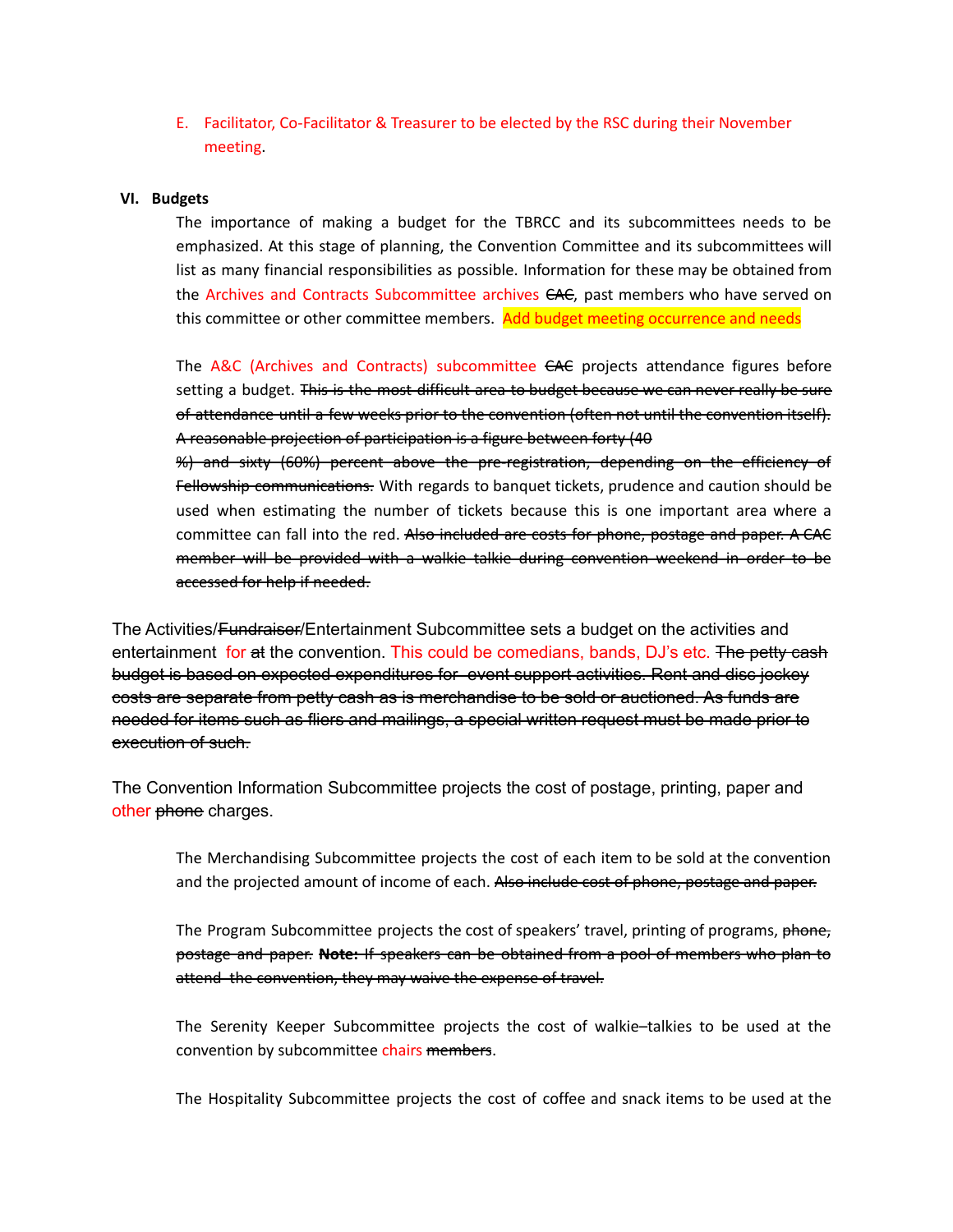convention in the Hospitality Suite and at the facility being used. Also included in their budget is cost of printing, postage, phone and ribbons for the Convention Committee members.

The Arts and Graphics Subcommittee projects a monetary figure for artwork for fliers, programs, banner(s), signage, banquet centerpiece, literature, and other displays and graphics that will be used at the convention.

The Convention Information and Registration Subcommittees estimate the cost of mailing, paper, envelopes and other supplies needed to carry out their tasks.

All Committee Facilitators should hold a monthly subcommittee meeting. The meeting should be scheduled each month, preferably at the same day and time, as to encourage participation from the fellowship.

All Committee Chairs as well as Facilitator and Co Facilitator are required to be on site during convention weekend.

½ room night for 2 nights (equaling 1 room night) will be paid for all those required to be on site, if needed.

## **Contracts**

## Committee Structure

All executive and subcommittee facilitator positions shall be one year and no member may hold an executive or subcommittee facilitator position more than two consecutive years.

## A. Facilitator

- 1. Qualifications
	- a. Minimum of seven (7) years continuous clean time, demonstrates stability in the local community, and have administrative and leadership skills.
	- b. Working knowledge of the Twelve Steps, Twelve Traditions, Twelve Concepts of Service and familiarity with spiritual principles.
	- c. Must have previous convention experience.
	- d. Willing to give time, energy and resources necessary.
	- e. Ability to exercise patience, humility, tolerance and acceptance.
	- f. Active participation in the Tejas Bluebonnet Region.

g. Must be willing to serve one (1) year prior and one (1) year after on the CAC.

- 2. Responsibilities and duties
	- a. Prepare a meeting agenda and send it to the recorder to be sent to the convention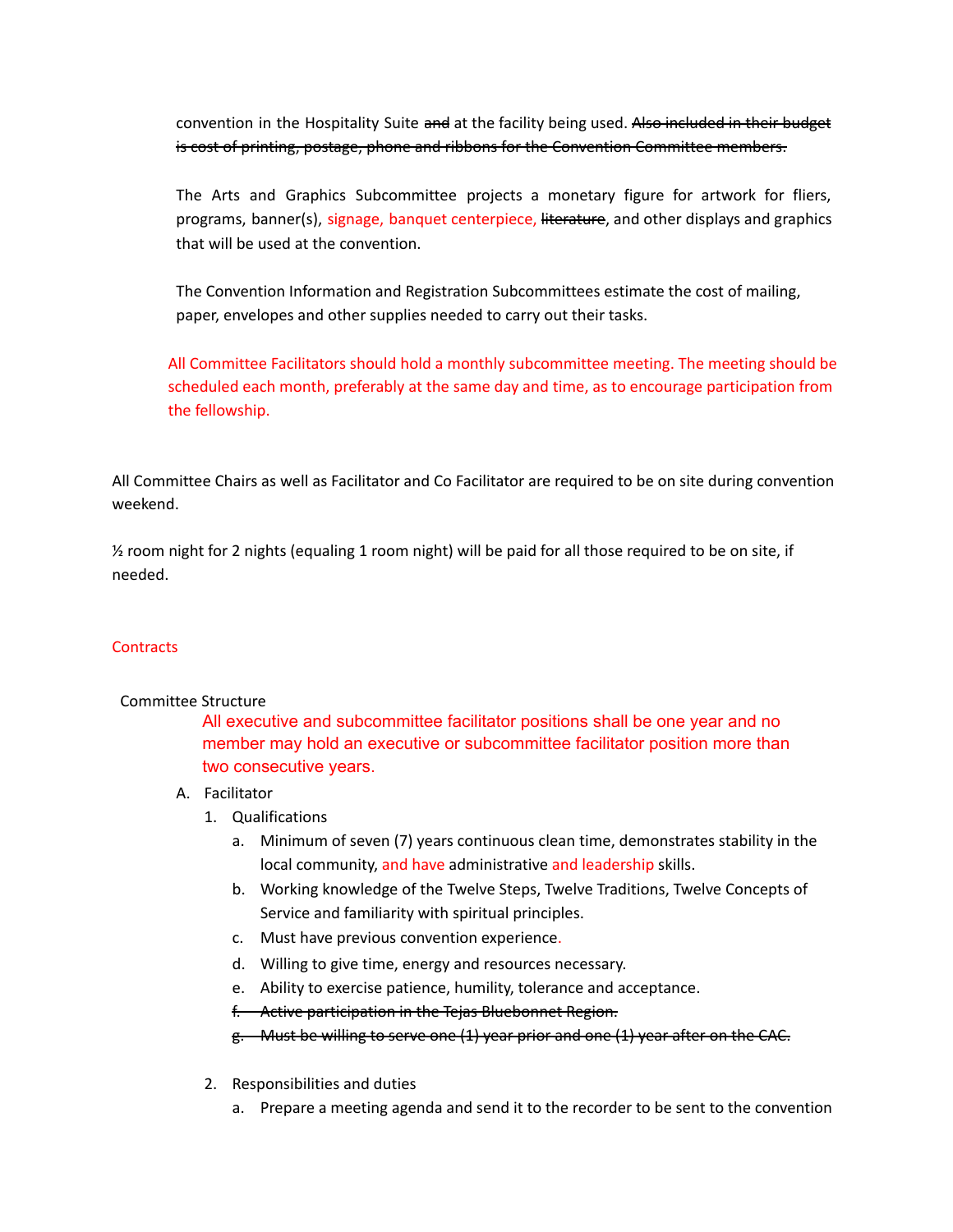committee.

- b. To facilitate the Convention Committee Meeting. Single point of accountability to the RSC and must attend all RSC meetings. Report must include financial status & timeline.
- c. Point of accountability to the hotel along with the facilitator of the CAC.
- d. Votes only in the event of a tie.
- e. Resolves personality conflicts.
- f. Works with the Archive & Contracts subcommittee CAC to form a budget.
- g. Liaison to the CAC.
- h. Notifies convention committee members of sudden changes in meeting places and times.
- i. Co-signs on the Convention Committee bank account.
- j. Keeps the Convention Committee in accordance with the Traditions, the Concepts and the purpose of the convention.
- k. Allowed to make non-financial decisions on matters between meetings when time is not available to call a full meeting. All decisions must be reported in writing to the committee at the next Convention Committee meeting.
- l. Makes a final report to include all subcommittee reports detailing successes and challenges.
- **m.** Required to be on-site during the convention.
- n. Required to attend all CAC budget meetings.
- o. The Facilitator will include in their report at each RSC where they are at in relation to Proposed Timeline.
- p. Coordinates Treasury audit of previous convention in conjunction with the Co-Facilitator, Regional Treasurer, and TBRCNA Treasurer. Audit must be completed no later than 90 days after the convention.

# **B.Co-facilitator**

- 1. Qualifications
	- a. Minimum of seven (7) years continuous clean time, leadership skills personable, ability to work well with others and should be familiar with the functioning of a convention in order to be involved with coordinate the activities of the subcommittees. Working knowledge of Steps, Traditions, Concepts of Service and familiarity with spiritual principles.
- b. Must have previous convention experience.
- c. Willingness to give the time, energy and resources necessary.
- d. Ability to exercise patience, humility, tolerance and acceptance.
- e. Active participation in the Tejas Bluebonnet Region.
- 2. Responsibilities and duties
	- a. Will assume the responsibilities of the Facilitator in the event of his/her absence.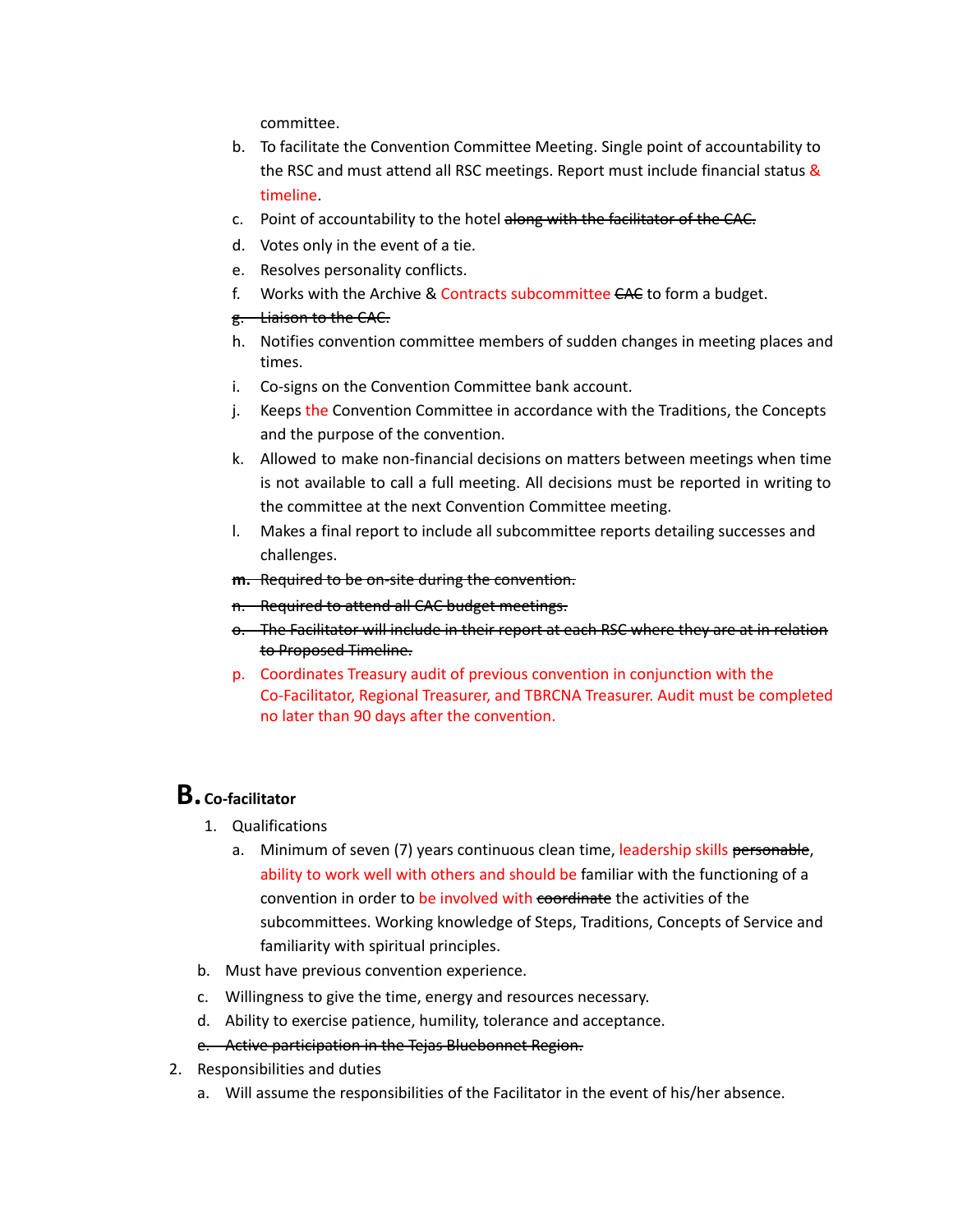- b. Assist the Facilitator in overall coordination. Be one hundred percent (100%) familiar with all contracts and undertakings of the Facilitator position to step into if necessary.
- c. Works with and coordinates subcommittee responsibilities to ensure that deadlines  $\&$ timelines are met.
- d. Attends as many subcommittee meetings as possible in an advisory/participating position.
- e. Co-signs on the Convention Committee bank account.
- f. Required to remain on site during the convention.
- g. Required to attend all CAC budget meetings.
- h. Coordinate, update and sends out e-blast to members regarding current convention information.
- i. Coordinates with RSC IT Facilitator to ensure the convention website is up to date with current convention information.
- j. Works with Convention Information Facilitator to create and coordinate plans to generate enthusiasm among members at events throughout the fellowship. (I.e., Pre-registration tables/merchandise sales, social media, flyers).
- 3. Participates in Treasury audit of previous convention in conjunction with the Facilitator, Regional Treasurer, and TBRCNA Treasurer. Audit must be completed no later than 90 days after the convention.

# **C. Treasurer**

- 1. Qualifications
	- a. Minimum of five (5) years continuous clean time.
	- b. Working knowledge of the Steps, Traditions, Concepts of Service and familiarity with spiritual principles.
	- c. Possess either past treasurer experience above the group level or knowledge of accounting procedures.
	- d. Willingness to give the time, energy and resources necessary.
	- e. Ability to exercise patience, humility, tolerance and acceptance.
	- f. Active participation in the TBRCNA.
- 2. Responsibilities and duties
	- a. Shall maintain, balance and reconcile bank account.
	- b. Keeps accurate records of all income and expenses to be presented at each Convention Committee Meeting upon request.
	- c. All reimbursements must be accompanied by the original receipt.
	- d. Three (3) bids are required for all vendor purchases.
	- e. Prepares a detailed financial statement to be presented at each RSC meeting by the Facilitator. This statement will include the following: list of all checks written and voided, list of all income and deposits, list of all expenditures including to whom the payment was made and for what service.
	- f. Required to attend all CAC budget meetings.
	- g. Keeps accurate records of all income, expenses and budgets to be presented at each Convention Committee Meeting. (i.e. Year-to-Date Budget.) This statement will include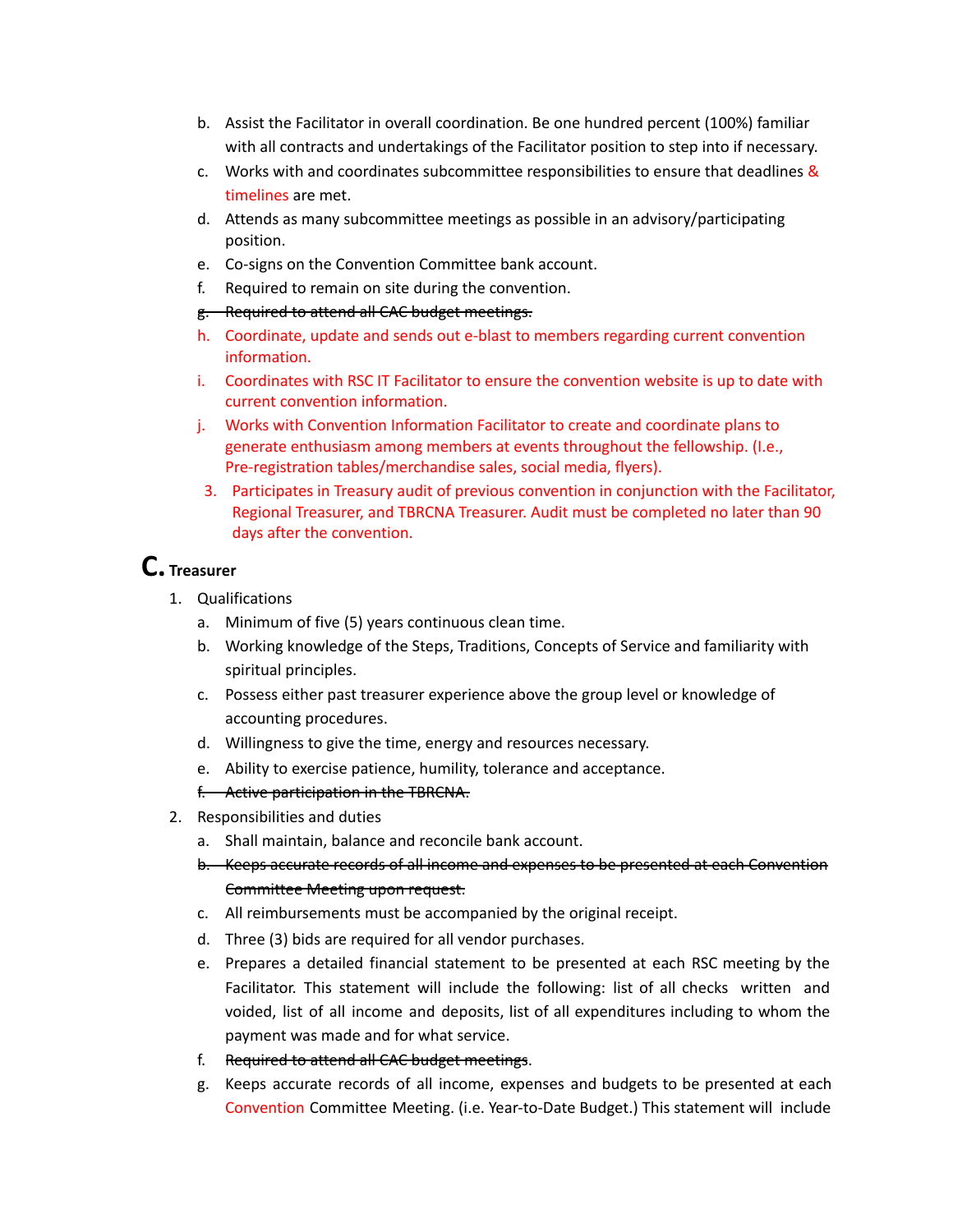the following: list of all checks written and voided, list of all income and deposits, list of all expenditures including to whom the payment was made and for what service.

- h. Prepares a final statement within sixty (60) days following the close of the convention.
- i. Works with Facilitator, Co-facilitator, Recorder, and CAC to prepare a budget for the Convention Committee and its subcommittees.
- j. Writes all checks and is responsible for collecting receipts from subcommittees for monies paid out. All requests for reimbursements must be accompanied by receipts, bill copies, purchase orders, etc. In such cases where pre-payment for deposit must be made, disbursement can be made directly to the requesting party, provided:

1)Prior Convention Committee approval is obtained.

- k. Works with Facilitator, Co-facilitator, Recorder, and CAC to prepare a budget for the overall convention at the budget meeting. This budget is based on the recommendations of each subcommittee as to the monies they will need to carry out their tasks. When all of the financial needs of the Convention Committee and its subcommittees are listed and totaled, the income should also be outlined and balanced against anticipated expenditures.
- l. Reviews subcommittee's reports for departures from the financial plan not mentioned in the original budget so that an accurate budget can be maintained. This information is included in the Treasurer's report.
- m. Receives written requests for unexpected expenditures not included in subcommittee's budget or prior to the subcommittee's budgets being approved by the Convention Committee. These requests will be paid upon approval of the Convention Committee.
- n. Responsible for all monies (cash & credit card processing), including revenues from Registration and event support activities, pays all bills, and advises the Facilitator on cash supply, income flow and rate of expenditure. Responsible for securing a cash bank for merchandise, registration or any cash paying events.
- o. All checks received must have a phone number, driver's license number.
- p. Maintains and distributes sales tax exemption form to only be used for TBRCNA purchases - hotel, merchandise, and other vendors. Sales tax exemption number should be given only by the treasurer or facilitator to approved vendors.
- q. Must be present during the Treasury audit of previous convention in conjunction with the Facilitator, Regional Treasurer, and Co-Facilitator. Audit must be completed no later than 90 days after the convention.

# **D.Recorder**

- 1. Qualifications
	- a. Minimum of two (2) years continuous clean time.
	- b. Working knowledge of Steps, Traditions, Concepts of Service and familiarity with spiritual principles.

<sup>2)</sup> $A$  signed and date voucher or promissory note is provided by the party indicating the purpose of the expenditure and the projected date when receipts can be provided and/or monies returned to the Treasurer.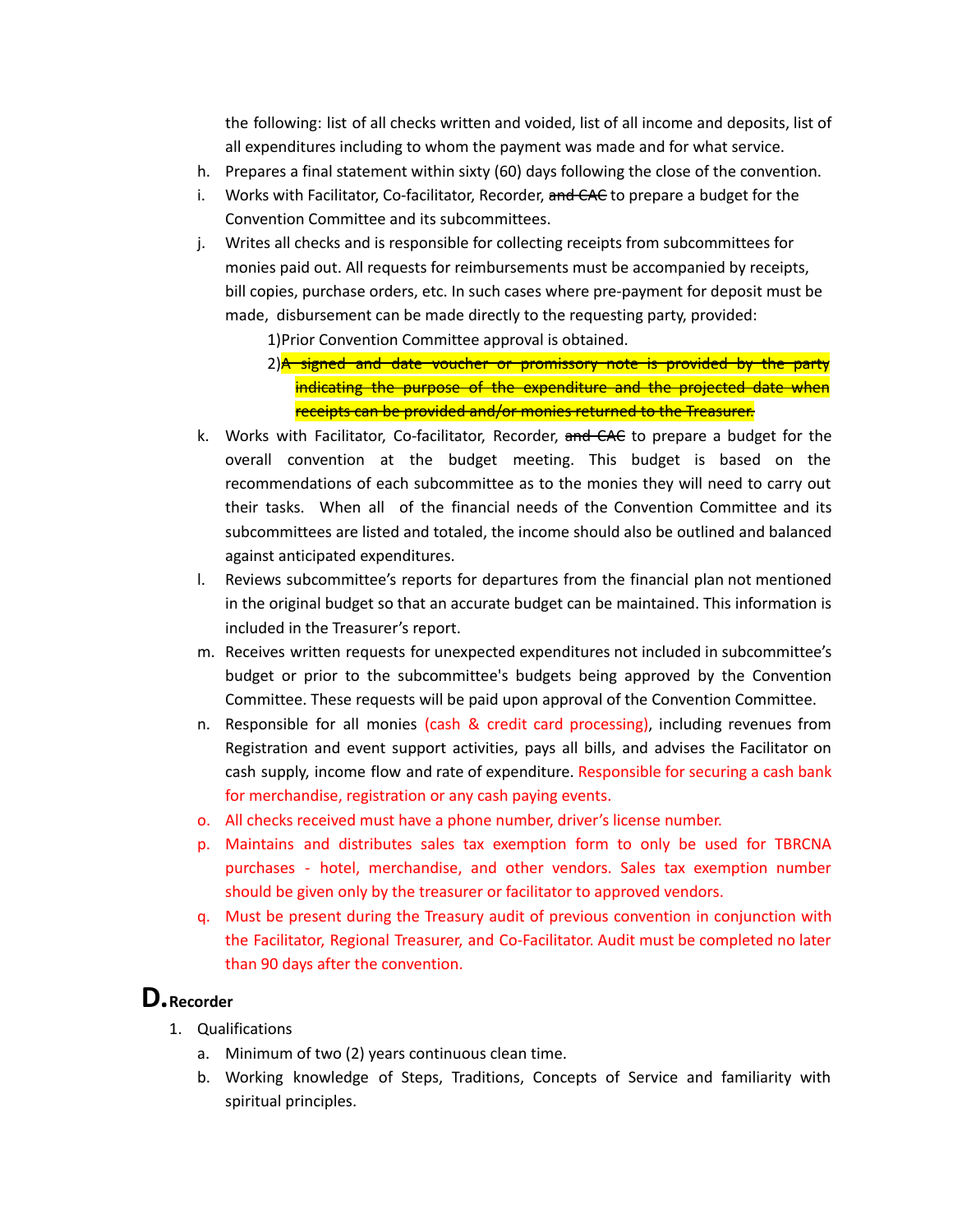- c. Demonstrates good record keeping and typing skills.
- d. Willingness to give the time, energy and resources necessary.
- e. Ability to exercise patience, humility, tolerance and acceptance.
- 2. Responsibilities and duties
	- a. Keep minutes of all TBRCC meetings including subcommittee reports and stores in an electronic format for archival purposes. Must have access to word processing software and the ability to type or write quickly but all minutes must be typed by the next meeting. A voice recorder is recommended to ensure accuracy of minutes.
	- b. Assists the Facilitator in the overall coordination.
	- c. Maintains a list of names, addresses, email addresses and phone numbers of each committee member for the Convention Committee's use.
	- d. Keeps extra sets of minutes for members who request a complete set.
	- e. Following the convention, a complete set of minutes must be turned over to the RSC for the following Convention Committee's reference in addition to a set being turned over to the Contract & Negotiations committee CAC for archival purposes.

## **E. Entertainment Facilitator**

- 1. Qualifications
	- a. Minimum of five (5) years continuous clean time.
	- b. Good working knowledge of the Steps, Traditions, Concepts of Service and familiarity with spiritual principles.
	- c. Must have previous convention experience. Willingness to give the time, energy and resources necessary.
	- d. Experience in event coordination is preferred.
- 2. Responsibilities and duties
	- a. Selects and coordinates the entertainment band or disc jockey for the dances and activities at the convention and **pre-convention events. fundraisers.**
	- b. All receipts and proceeds must be turned in within 14 days promptly to the TBRCC Treasurer.
	- c. If event support is necessary, it becomes the responsibility of this subcommittee.
	- d. Although entertainment for the convention is part of this subcommittee, a separate budget for entertainment is required. With many functions set up in advance, it becomes easy to forecast a monthly budget.

Provide a budget for all entertainment and activities planned for the convention.

## **F. Programming Facilitator**

- 1. Qualifications
	- a. Minimum of five (5) years continuous clean time.
	- b. Working knowledge of Steps, Traditions, Concepts of Service and familiarity with spiritual principles.
	- c. Must have previous convention experience.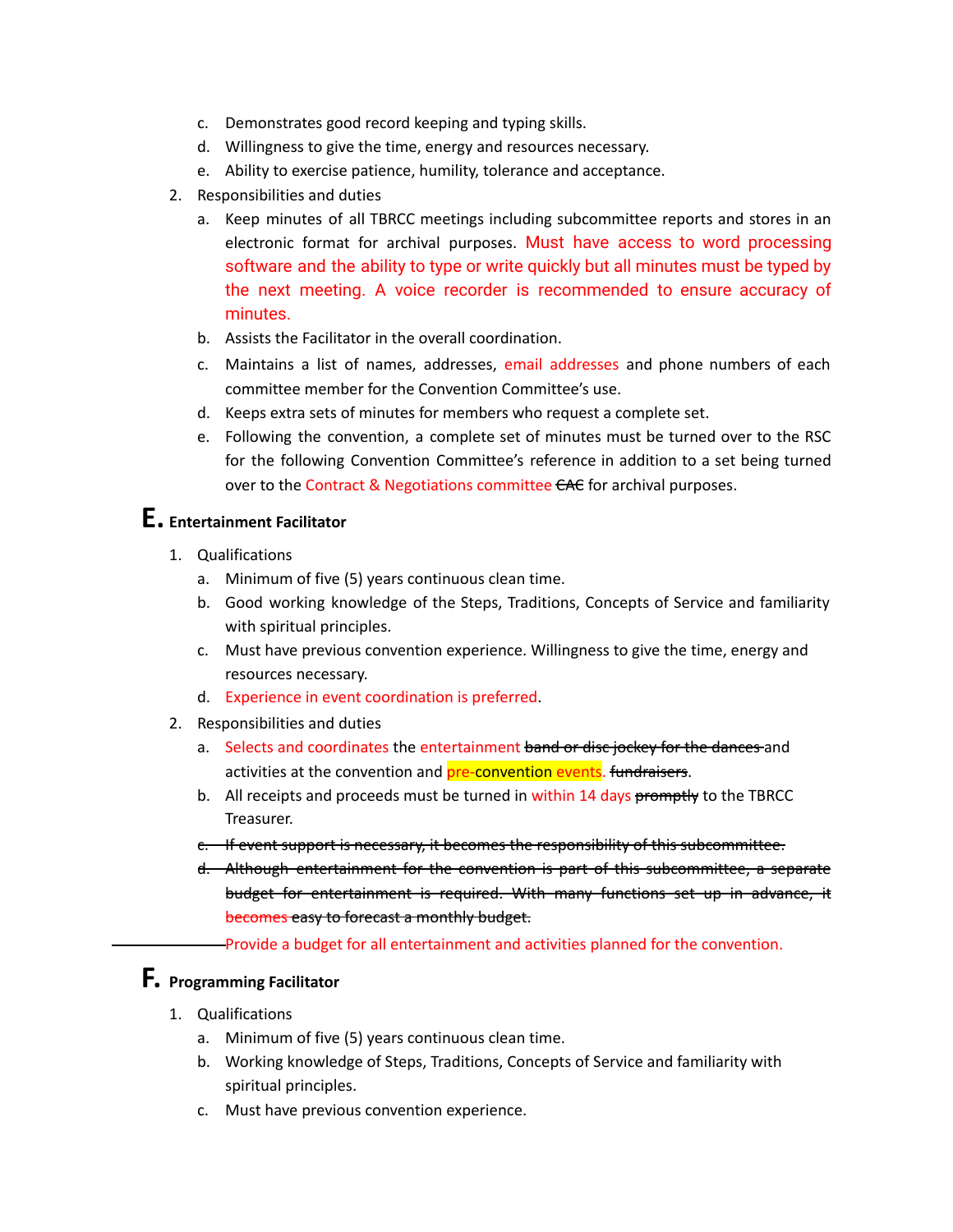- d. Willingness to give the time, energy and resources necessary.
- 2. Responsibilities and duties
	- a. Must attend Convention Committee meetings.
	- b. Will prepare a written program of convention events, detailing the meetings, workshops and speakers.
	- c. The Regional speaker meeting (traditionally on Friday night), shall be from the Tejas Bluebonnet Region.
	- d. No main speaker shall be a member of the TBRENA or TBRCNA committee, the **TBRCNA CAC.** No relatives or spouses of the aforementioned should be main speakers.
	- e. Speakers at main meetings (Friday and Saturday night and Sunday morning speakers), shall have a minimum of five (5) years clean.
	- f. No members of TBRCNA shall be main or workshop speakers.
	- g. Workshop speakers shall have a minimum of three (3) years clean time.
	- h. **Tapes Recordings are not required for workshop speakers, but great care must be taken** to ensure that speakers carry a clear NA message and stay focused on workshop topics. They are not speakers sharing their stories unless it pertains to the workshop topic.
	- i. All recordings tapes of prospective speakers should be submitted to the Program Subcommittee no later than ninety (90) days before the convention.
	- j. Main speakers should be selected and contacted no later than sixty (60) days before the convention.
	- k. In the event of a no-show speaker, the Program subcommittee shall have a back-up list of speakers to choose from.
	- l. All speakers prior to being taped recorded must should sign a release form. This subcommittee should work closely with the Convention Information Subcommittee regarding release forms and the taping of speakers and workshops. If they refuse to sign a release form they *will not* be recorded taped.
	- m. The subcommittee should incorporate a balance of speakers to reflect the diversity of our fellowship.
	- n. Ensure H&I meetings are incorporated into the convention program to include a Behind the Walls Speaker (if possible) and TDCJ Orientation as facilitated by an approved TDCJ employee.
	- o. The subcommittee should use chairpersons and workshop speakers from different geographic areas and regions of Texas.
	- p. If it is within budget, we may offer to reimburse travel and lodging expenses of main convention speakers, subject to final approval of the Convention Committee.
	- q. Each main speaker will receive a full registration packet.
	- r. Marathon meetings generally begin the afternoon of the opening day of the convention and continue until the morning of the final day. The leaders change hourly and occasionally the format of the meetings change from participation to topic discussion to speaker.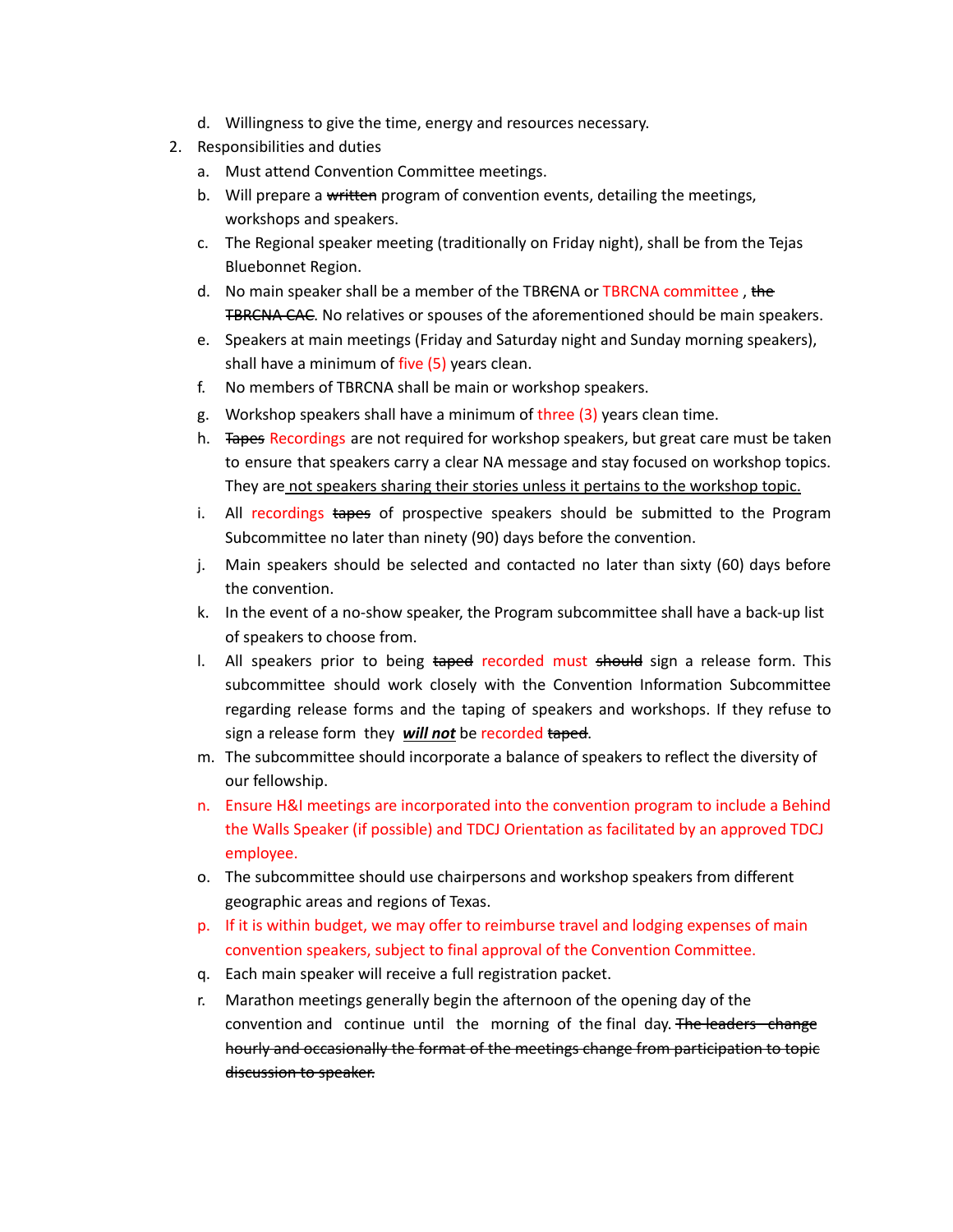# **G. Registration Facilitator**

- 1. Qualifications
	- a. Minimum of five (5) years clean time.
	- b. Working knowledge of the Steps, Traditions, Concepts of Service, and familiarity with spiritual principles.
	- c. Must have previous convention experience.
	- d. Willingness to give the time, energy and resources necessary.
- 2. Responsibilities and duties
	- a. To design a registration flier, this must be done well in advance in order to be available at the preceding TBRCNA. The registration form should be written with clarity, organization and ease of understanding in mind. All information that may be necessary must be considered and included on the registration from. The cut-off date for pre-registration should appear on all registration forms.
	- b. Works with Arts & Graphics to ensure that fliers are produced and distributed throughout the fellowship as soon as possible. The RSC shall also be used as a resource for distribution of fliers to the Regional Committee Members (RCM) at the RSC. Other recipients are to include: All known fellowship websites, World Service Office News Line, NA Way and other Regional Delegates (RD) and any other known interested groups or members.
	- c. The procedures for handling registration monies are per the Treasurer's guidelines.
	- d. The subcommittee shall select contents for the registration packet based on the approved budget line item. The budget set for the registration packet shall include any and all items that are associated with the packet; including envelopes, badges, tickets, small trinkets, ribbons and anything else the subcommittee wishes to put in the packet. bids should be solicited from at least three (3) different vendors.
	- e. Final preparation for the convention includes buying all supplies for the registration table, assembling packets, ordering banquet and committee ribbons and having all records of pre-registration up to date.
		- f. Provide cash register training to all volunteers. Suggested to have at least two (2) training sessions at least 2 months out and having "item" programmed keys and enabled to process credit/debit cards.
	- g. No person should be turned away. A number of indigent packets for newcomers and those who cannot afford to register should be made available and distributed at the registration table. who cannot afford to register.
	- h. Coordinates volunteers to work at the registration table throughout the convention in shifts. are required to sit at the registration table. A suggested shift for a team to work is two (2) hours.
	- i. A member of the Registration Subcommittee will attend all group and area fundraisers to facilitate convention registrations and raise awareness for the convention.
	- j. Attendance is Required to be on site at the convention at least three (3) hours prior to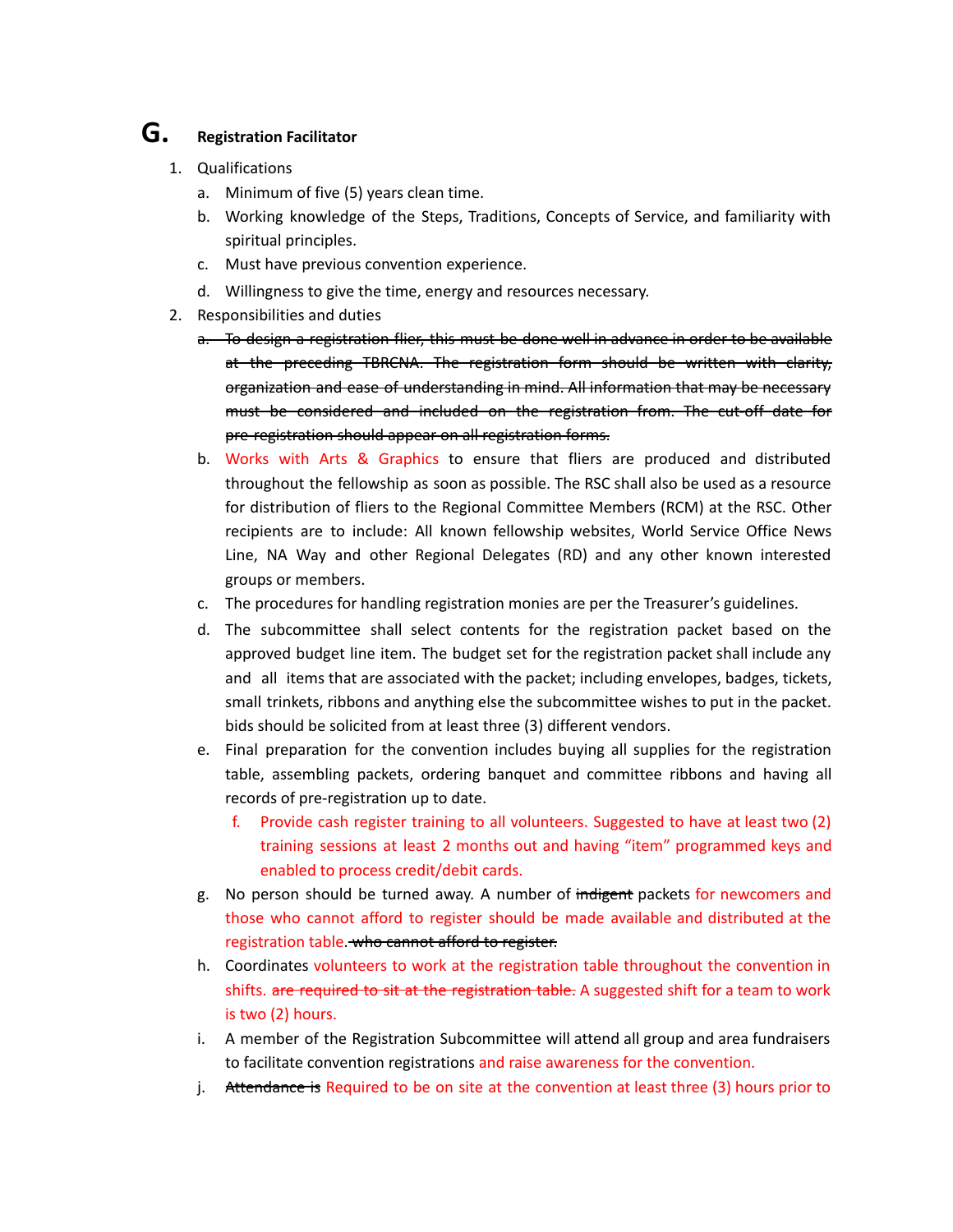the convention for set up.

- k. As each registration is received, a record shall be made indicating information about the registration and all monies received.
	- **Record should include:**
	- If free registrations are given out at fundraisers, the subcommittee must keep accurate records of what is provided and to whom.
	- All pre-registrants
	- Registrations, banquets, clean time and area or state must be kept.
	- A record of registrations of those individuals who are non-addicts must be kept a<del>lso.</del>
- l. Once a month, then weekly beginning six (6) weeks prior to the convention, the Registration Facilitator shall apprise CAC and RSC the registration status. report to the convention committee pre-registration totals including banquet ticket sales, entertainment sales, and merchandise sales. The Convention Facilitator will then report this information to the RSC at the quarterly meeting and via e-mail.

## **H.Serenity Keepers Facilitator**

- 1. Qualifications
	- a. Minimum of five (5) years continuous clean time.
	- b. Working knowledge of the Steps, Traditions, Concepts of Service and familiarity with spiritual principles.
	- c. Must have previous convention experience.
	- d. Convention or Activities experience.
	- e. Ability to keep composure when faced with difficult situations.
- 2. Responsibilities and duties
	- a. Present the Convention committee with projected expense budget
	- b. Responsible for helping maintain the atmosphere of recovery in the hotel during the convention.
	- c. Assist convention guests with directions to events, workshops and meetings.
	- d. Each Serenity Keeper should have a hotel/convention center map to help direct the convention guests.
	- e. Required to be on site during the convention, as well as the subcommittee's co-facilitator.
	- f. Servant of All and Police of None.
	- g. Will bring a written report to each Convention Committee Meeting.
	- h. Will give a final report after the convention.
	- i. Treat the convention guests with courtesy.
	- j. Serenity Keepers are not the NA Police.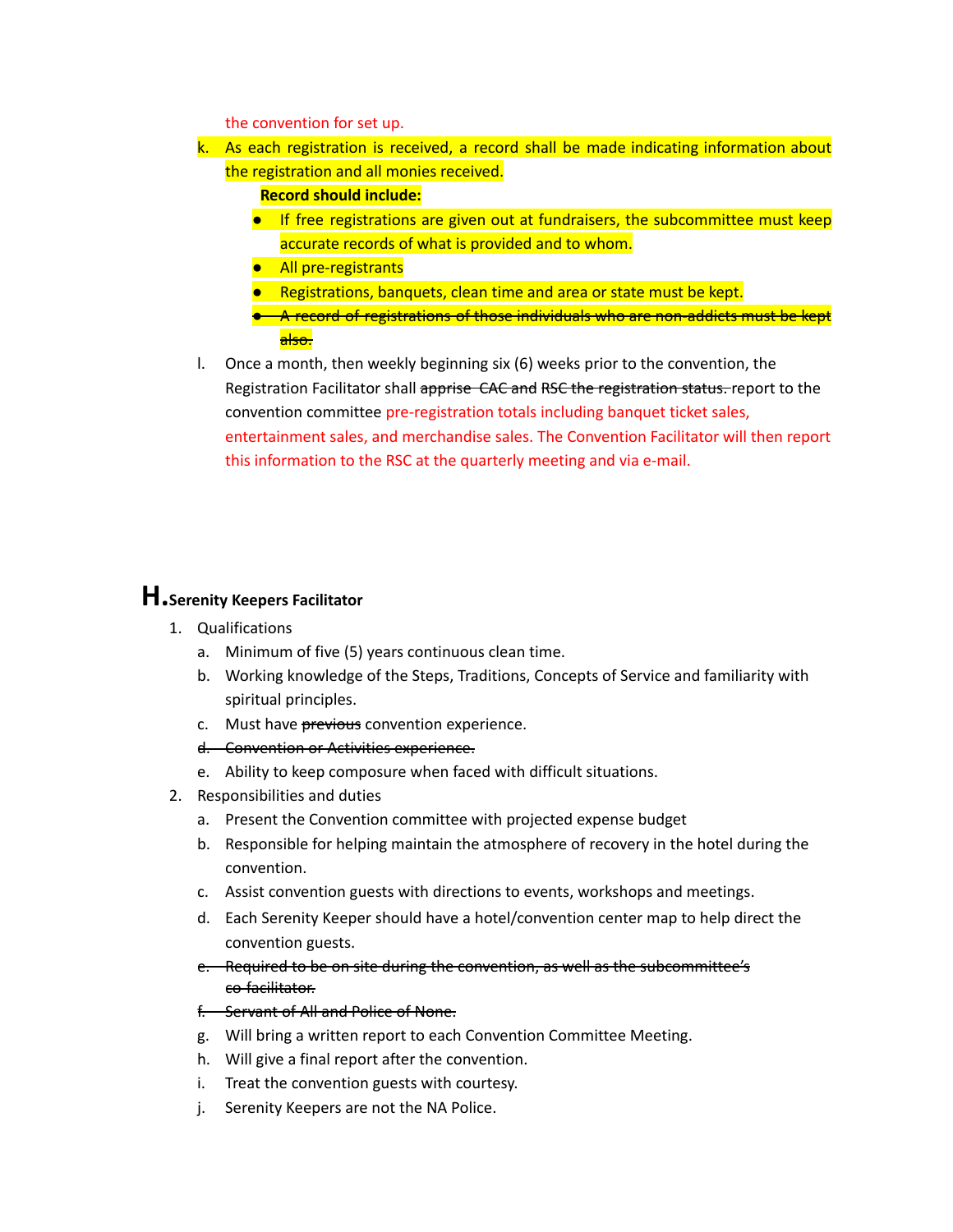- k. Will provide two escorts when monies are transported from the convention areas to the convention treasurer.
- l. Helps with events. Provides assistance in checking tickets for banquet and events.
- m. Be part of the "Welcoming Committee." (Give hugs)
- n. Report inappropriate activities and assists in completing Accident/Incident Reports to the Serenity Keepers facilitator and the TBRCNA Facilitator.
- o. In the event that the press or local TV comes to the convention, the serenity keepers will direct them to Convention Information and not grant them an interview.
- p. Assist in crowd control for all scheduled activities if necessary, such as: dances, merchandise raffles, elevators, auctions, and merchandise room. Planning ahead for traffic flow will greatly aid in keeping these events running smoothly. Communication with the hotel liaison will help identify possible trouble spots to aid in this planning.
- q. Always have a manned post at the door of the Hospitality Suite to ensure no drinks or food leave the room.

## **I. Hospitality Facilitator**

- 1. Qualifications
	- a. Minimum five (5) years continuous clean time. Working knowledge of the Twelve Steps, Traditions, Concepts of Service and familiarity with spiritual principles.
	- b. Must have previous convention experience.
	- c. Willing to give time, energy and resources necessary.
- 2. Responsibilities and duties
	- a. Required to remain on site during the convention.
	- b. Must follow the hotel's rules on food and adhere to convention contract.
	- c. The Hospitality Suite will be closed during main speaker meetings.
	- d. Coordinate groups and areas hosting time slots in the hospitality suite.
	- e. Coordinate time schedules in the hospitality suite with the serenity keepers.
	- f. Ensure the hospitality suite is kept clean and ensure committee provided supplies are continuously stocked (i.e., drinks, napkins, disposable flatware, ice, etc).
	- g. Responsible for removal of all foods and supplies from the hospitality room after convention.
	- h. Creates inventory of left over committee provided supplies and passes information and supplies to next convention committee.

## **J. Merchandising Facilitator**

- 1. Qualifications
	- a. Minimum of five (5) years continuous clean time.
	- b. Working knowledge of the Steps, Traditions, Concepts of Service and familiarity with spiritual principles.
	- c. Must have previous convention experience. Sales/business minded experience helpful.
	- d. Willing to give time, energy and resources necessary.
	- e. Financially secure and Skilled at managing finances and financial software.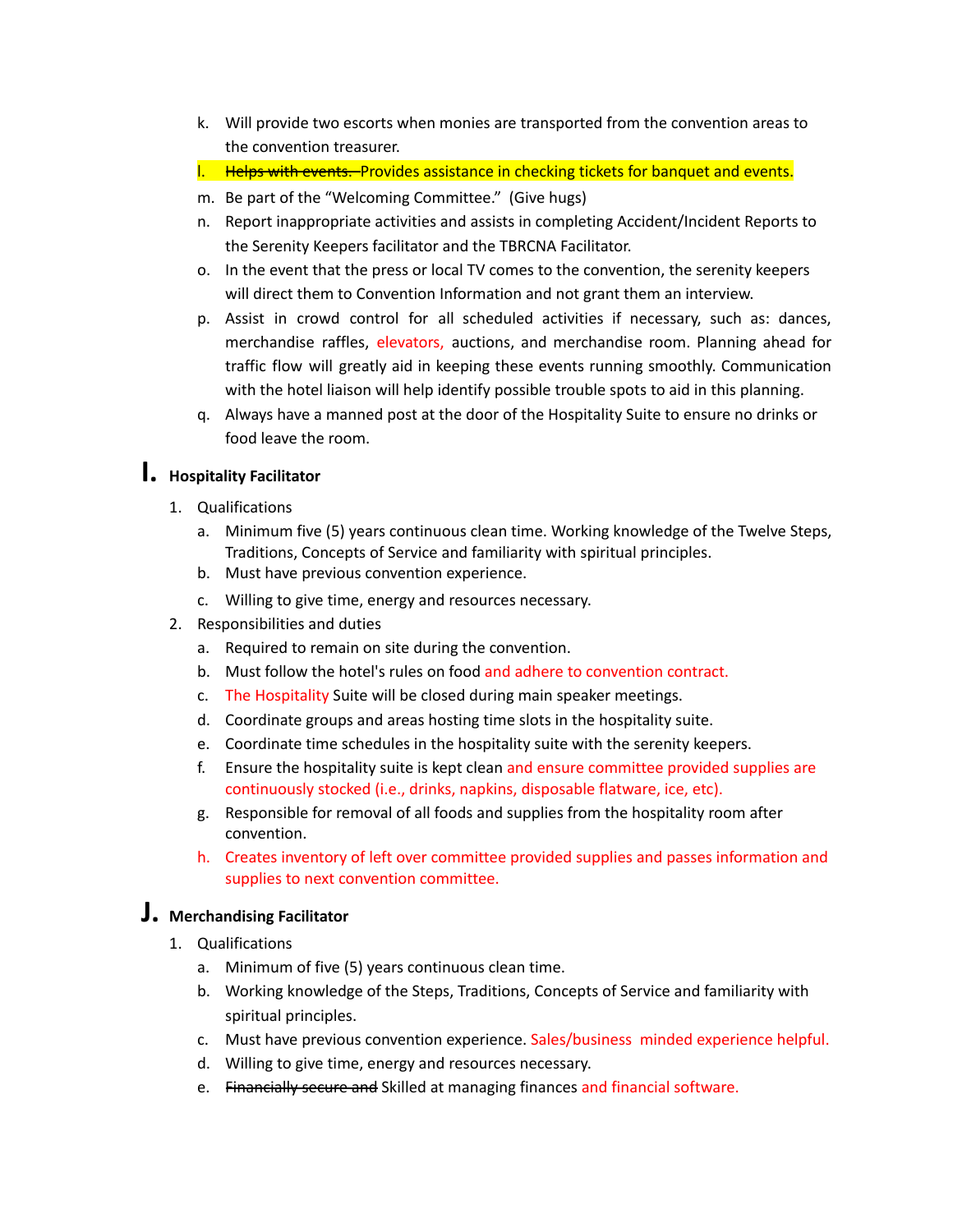## f. Regional, Area or Group Service Representative experience. Sales/business minded experience helpful

- 2. Responsibilities and duties
	- a. The sole point of merchandise accountability to safeguard the assets, monies and property of the convention.
	- b. Attend all Convention Committee Meetings and submit a written report of subcommittee activities, financial activities, and other pertinent information. except at Special Order of Business meetings if not pertaining to their position.
	- c. Present a budget to the Convention Committee and Treasurer to include a list of all items to be sold at the convention and their estimated costs at the budget meeting.
	- d. Convention Committee to approve for sale items suggested by the Merchandise subcommittee.
	- e. Present a timeline to ensure tasks are completed in a timely manner, to include timeframes for obtaining for sale items.
	- f. Works closely with the Arts and Graphics Subcommittee for the design of merchandise prior to contracting with a vendor.
	- g. Assures that the fellowship registered trademark is placed appropriately on all merchandise.
	- h. Works with Arts and Graphics Subcommittee in the development of signs: store hours, large pricing signs, traffic flow/directions, etc. Suggest using a "No food or drink" sign. Others may be: "No checks", "Check all merchandise prior to leaving merchandise store", "No refunds", "All sales are final (except for returns due to manufacturing defects)."
	- i. Responsible for submitting the contractsing of all convention merchandise. A minimum of three (3) bids must be obtained for approval by the Convention Committee. To avoid conflicts of interest or personality, members working on the convention are not allowed to bid to provide vendor services.
	- j. Pre-convention merchandise sales help promote the event across the region. A member of this committee should be at attendance at all fundraisers and as many other NA events as possible to sell pre-convention merchandise.
	- k. Responsible for ensuring that convention merchandise is purchased from the approved vendors.
	- l. Ensures that the convention merchandise is received and available for sale in a timely manner. It is suggested that all merchandise be delivered two (2) weeks prior to the convention and a complete inventory is taken.
	- m. Ensures space to be used for the sale of merchandise is adequate in size and sufficient for smooth traffic flow. Their space should have appropriate entrances and exits and suitably lockable. There should be enough electrical outlets to support a minimum of two (2) cash registers, and that an adequate number of tables and drapes are requested from the hotel.
	- n. Arrange for the rental of a minimum of two (2) cash registers if not already available, with delivery at least two (2) days prior to the convention in order to allow for training.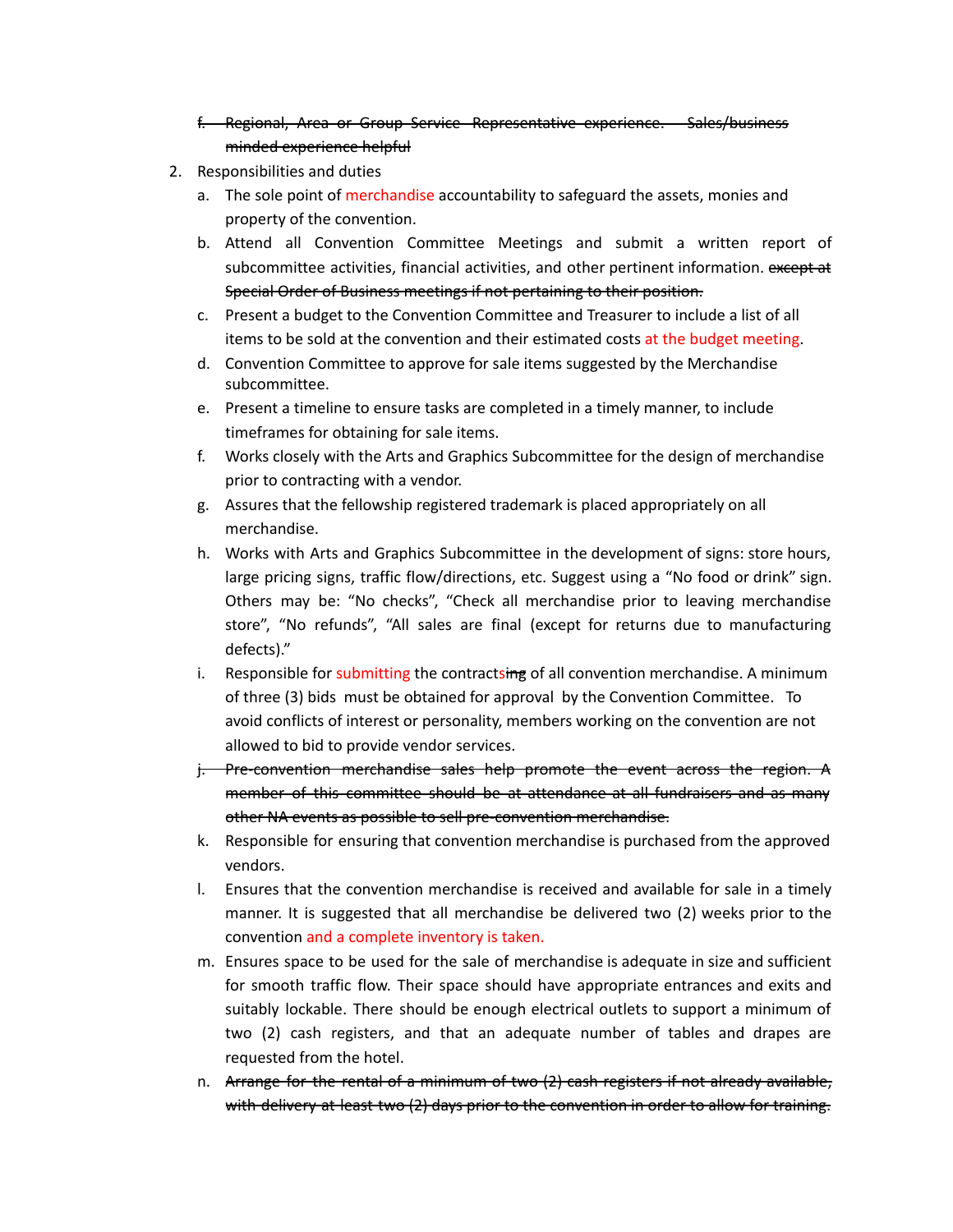#### Suggest having "item" programmed keys and enabled to process credit/debit cards.

- o. Provide cash register training to all volunteers. Suggested to have at least two (2) training sessions at least 2 months out and having "item" programmed keys and enabled to process credit/debit cards.
- p. Ensures the room is available three (3) hours prior to start of the convention, and as late as possible on the last day of the convention, for sale of convention merchandise items and alternative merchandise sold by NA service bodies.
- q. Maintains a record of all merchandise purchased and sold and must keep that record up to date. Include this information in monthly reports to the Convention Committee.
- r. Provide the Treasurer with the necessary financial reports, receipts and monies from each pre-convention event.
- s. Set operating hours for merchandise room. Suggested to avoid main event times.
- t. Ensure that there is adequate staff to cover all operating hours and to straighten and restock merchandise. Suggested volunteer guidelines are at the end of this section.
- u. On site to set up merchandise room at earliest availability of the room as allowed by the hotel.
- v. Required to be in attendance during the entire convention.
- w. Adhere to operating hours established.
- x. Responsible for the sales of all current year merchandise.
- y. Responsible for the operation of the "merchandise store" at the convention.
- aa. Due to the handling of large amounts of money, it is required that anyone working with the cash drawer (or handling money), have at least five (5) years clean time.
- bb. **Ensure merchandise is not sold on consignment.**
- cc. Obtain updated "Vendor Permission" log approved vendor list from NAWS, Inc.
- dd. Coordinate outside vendor participation for convention
- weekend. ee. Vendor requirements:
	- a. Current registration with NAWS, Inc. as a vendor of NA merchandise.
	- b. Donation of greater than or equal to twenty-five percent (25%) of vendor's gross weekend sales to current convention.
	- c. Any vendor agreement will be approved by the Convention Committee. ff. Respond to potential vendors in writing regarding approval/rejection status based on above criteria.
- gg. Make space arrangements for approved vendors (jeweler, etc.) who will be selling during the convention
- hh. Make arrangements for Alternative Merchandise room where other areas and regions can sell merchandise on Sunday. Suggest requesting advanced permission to sell in order to avoid an alternative merchandise set up "free for all." Request should be granted on a first come first serve basis.
- jj. Must deliver all monies raised from pre-convention sales of merchandise to the Treasurer with seventy-two (72) hours and daily during the convention.
- kk. Must give a report of all left over merchandise at the first regular Convention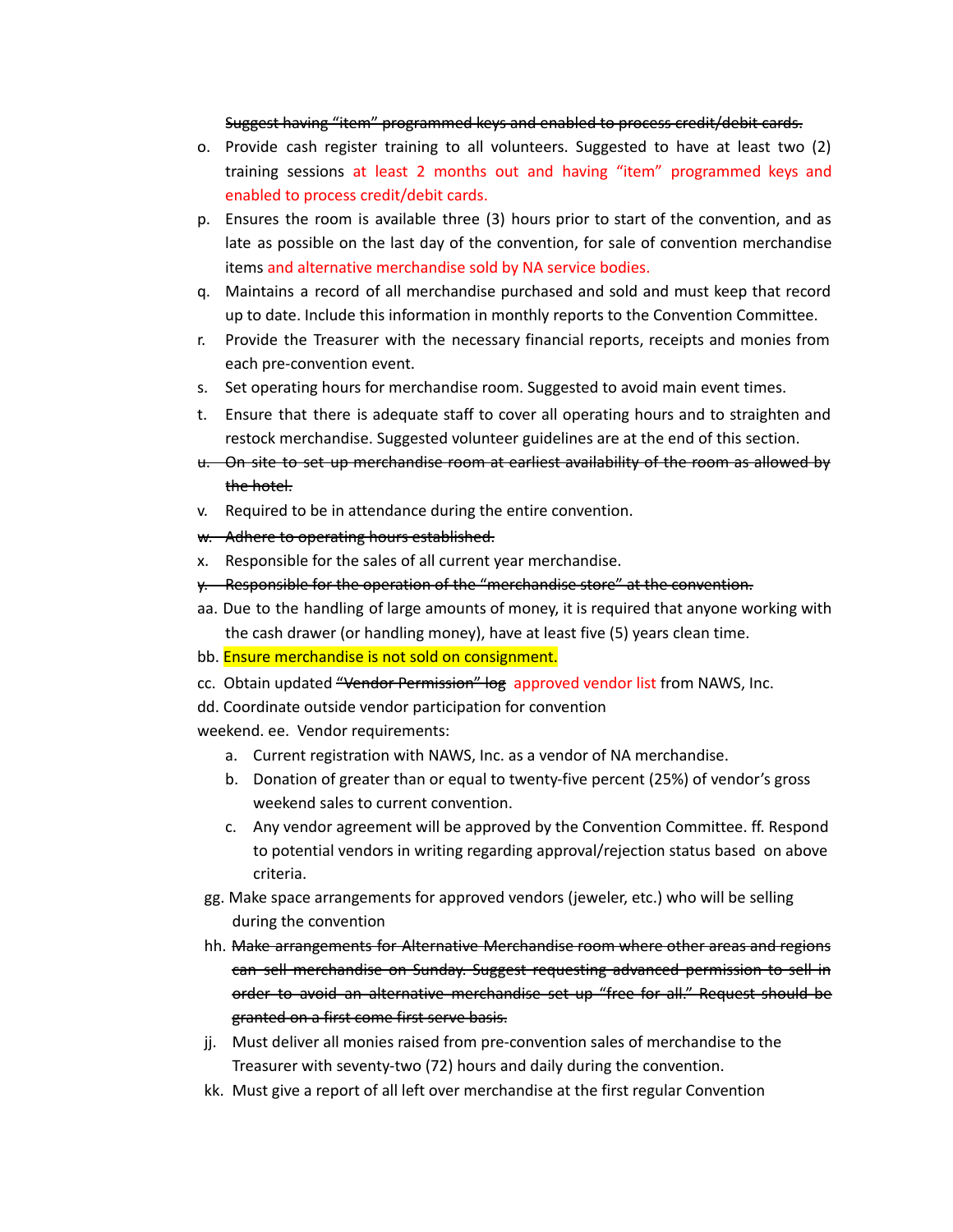Committee Meeting following the convention.

ll. Present a final report at the final convention committee meeting that will consist of the subcommittee's detailed yearly progress along with recommendations for the next year's committee.

## Alternative Merchandise/Registration

Make arrangements for Alternative Merchandise room where other groups, areas and regions or service committees can sell merchandise or registrations on Sunday. Suggest requesting advanced permission to sell in order to avoid an alternative merchandise set up "free for all." Request should be granted on a first come first serve basis.

## **MERCHANDISE VOLUNTEER STAFF GUIDELINES Move to addendum**

- Volunteers must check in with the Merchandise Facilitator or Co-facilitator at the start of shift.
- All volunteers must be provided with, and wear, staff indicators (ribbons, badges or shirts).
- No holding or reserving merchandise.
- Volunteers to purchase all merchandise before or after shift.
- Non cash register volunteers must not accept any money.
- No food or drinks in the merchandise room.
- Keep all tables neatly stocked with all available colors and sizes.
- Be friendly and help people find what they need.
- Direct all complaints to Merchandise Facilitator
- Refresh replacement on training and check out with Facilitator or Co-facilitator prior to leaving station.
- Check out with facilitator/co-facilitator prior to leaving shift.
- Notify others if you spot shoplifting

## **K. Art and Graphics Facilitator**

- 1. Qualifications
	- a. Minimum five (5) years continuous clean time.
	- b. Working knowledge of Steps, Tradition, Concepts of Service and familiarity with spiritual principles.
	- c. Willingness to give time, resources and energy necessary.
	- d. Must have a computer and a printer
	- e. Knowledge of, and should own, a graphics program (Adobe Illustrator, Corel, Adobe Photo Shop).
	- f. Knowledge of graphic formats acceptable to vendors.
- 2. Responsibilities and duties
	- a. TBRCNA logo and theme need approval of the entire TBRCNA Committee and the CAC.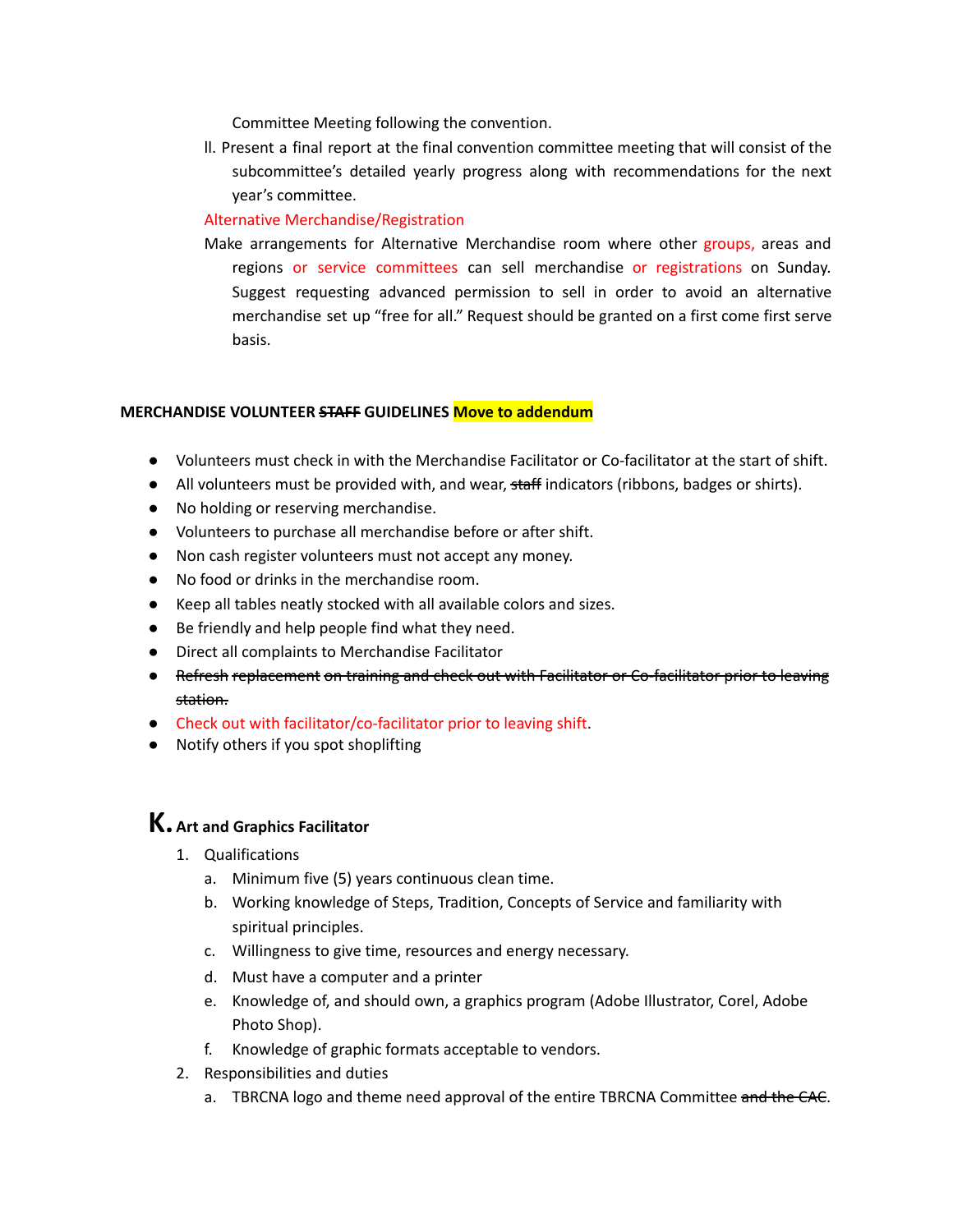- b. All logos and designs become property of TBRENA. Copyright
- c. Designs fliers, registration forms, the convention banner, signs and displays to be used at the convention. Arranges for printing of TBRCNA program, tickets for banquets, entertainment and so forth.
- d. Works with Programming, Registration, Convention Information, and merchandise to ensure that these subcommittees have what they need.
- e. Works with all subcommittees to produce attractive and noticeable signage as requested.
- f. All printed information from TBRCNA must be in keeping with our spiritual principles and be in good taste.
- g. All graphics or fonts used that are copied from another source must have a release form or license in order to be used.
- h. All graphics used from within the fellowship of Narcotics Anonymous must have a release form from the individual(s) who designed the work before it is used and will become property of TBR<del>C</del>NA.
- **i. Registered trademark symbol ® will appear wherever the NA logo or NA symbol is used at the 5 o'clock mark**
	- **j.** To design a registration flier, this must be done well in advance in order to be available at the preceding TBRCNA. The registration form should be written with clarity, organization and ease of understanding in mind. All information that may be necessary must be considered and included on the registration from. The cut-off date for pre-registration should appear on all registration forms. Move to reg

## **L. Convention Information / Public Information Facilitator**

- 1. Qualifications
	- a. Minimum five (5) years continuous clean time.
	- b. Working knowledge of the Steps, Traditions, Concept of Service and familiarity with spiritual principles.
	- c. Willingness to give time, resources and energy necessary.
	- d. Should have experience in Public Information
	- e. Must know the TBR Public Information contingency plan.
	- f. Willingness to find solutions for complaints and problems.
- 2. Responsibilities and duties

## a. Required to be onsite during the convention

- b. Have a press packet available for the press in case they show up (contingency plan).
- c. Have the volunteer power to man the CI/PI booth during the convention.
- d. Responsible to know where all convention events are located and be able to direct addicts to these events.
- e. Have a list of hospitals, twenty-four (24) hour drug stores, medical clinics, attorneys, restaurants, local attractions, taxi and shuttle services, ATM machines and services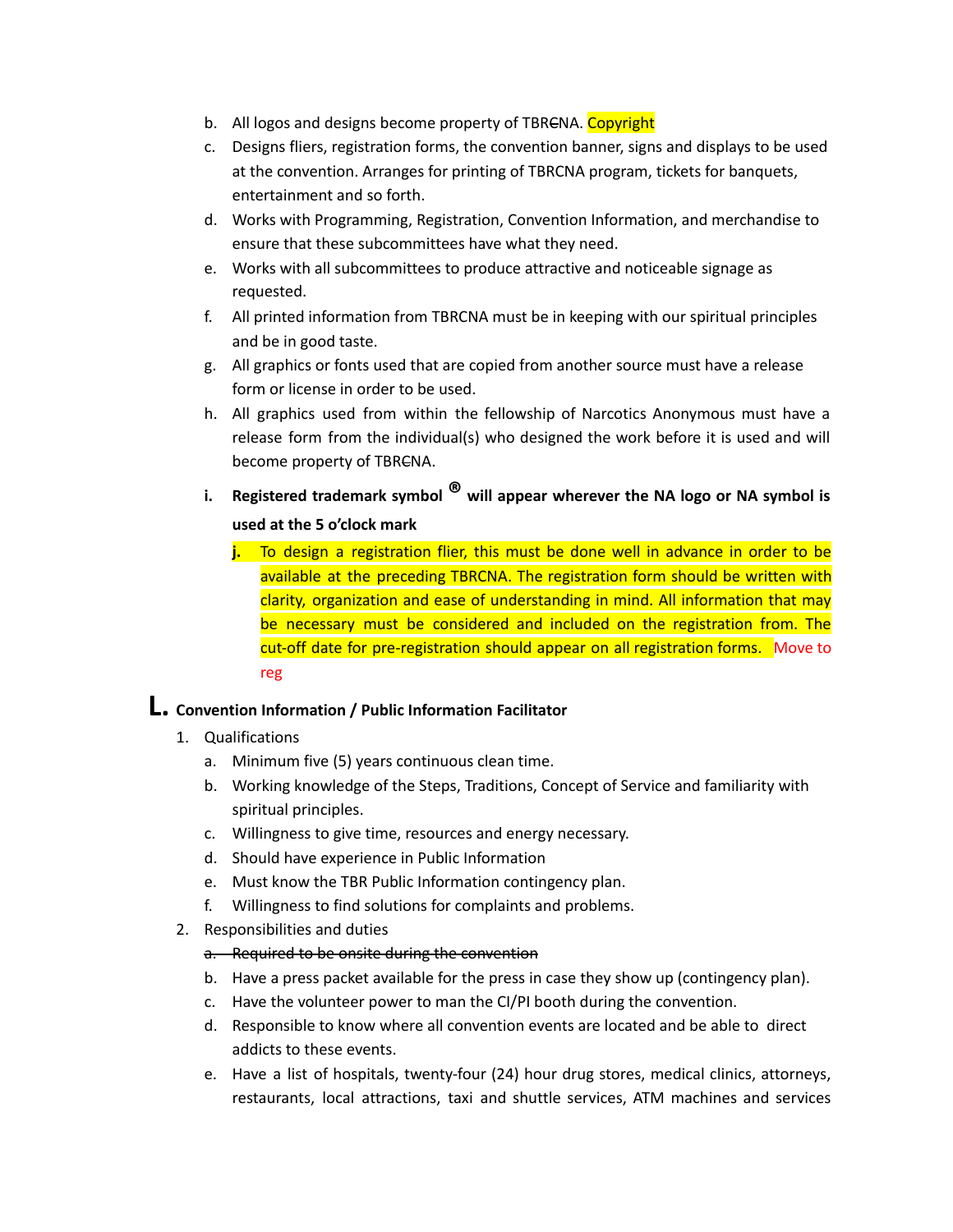available at the hotel. Be able to direct people to these places and have phone numbers for each. Three lists of the preceding information, with maps, should be available for CI volunteers. The local Convention and Visitors Information Bureau may be able to help.

- f. Will handle volunteers for all of the subcommittees at the convention and stay in communication with the subcommittee facilitator.
- g. Create awareness for the convention through creative use social media, events, merchandise, flyers, etc. and contact local treatment centers. Use existing subcommittees to participate where needed.
- h. To provide the regional website with all current convention and graphics.
- i. Provide convention information to Narcotics Anonymous Service Bodies, NAWS(90 days prior), adjoining RSC's and ASC's.

## **K. Contracts and Archives**

## Qualifications

a.Minimum five (5) years continuous clean time.

- g. Working knowledge of the Steps, Traditions, Concept of Service and familiarity with spiritual principles.
- h. Willingness to give time, resources and energy necessary.
- i. Previous convention experience
- j. Organizational skills and negotiation skills
- k. Data mining, reviews past archives for patterns and anomalies of past conventions
- l. Experience in any of the following
	- I. Hotel industry experience. (Management, Event Planning, Reservations, Banquets, etc.)
	- II. Regional or area convention executive committee experience. (Facilitator, Co-Facilitator, Treasurer and Recorder.)
		- III. Entertainment industry experience. (Booking Agent, Producer, Talent Buyer, etc.)
		- IV. Hospitality industry experience. (Hotel, Catering, Travel Agent, Convention Center, etc.)
		- V. Legal experience. (Attorney, Paralegal, Contract Negotiator, etc.)

Responsibilities and Duties

- a. Negotiate all Hotel contracts
- b. Four (4) years prior to the date of the convention, research should begin to find a location, following the TBRNA policy rotation found in this document.
- c. All hotel/facility locations and contracts must be established three (3) years prior to the date of the convention.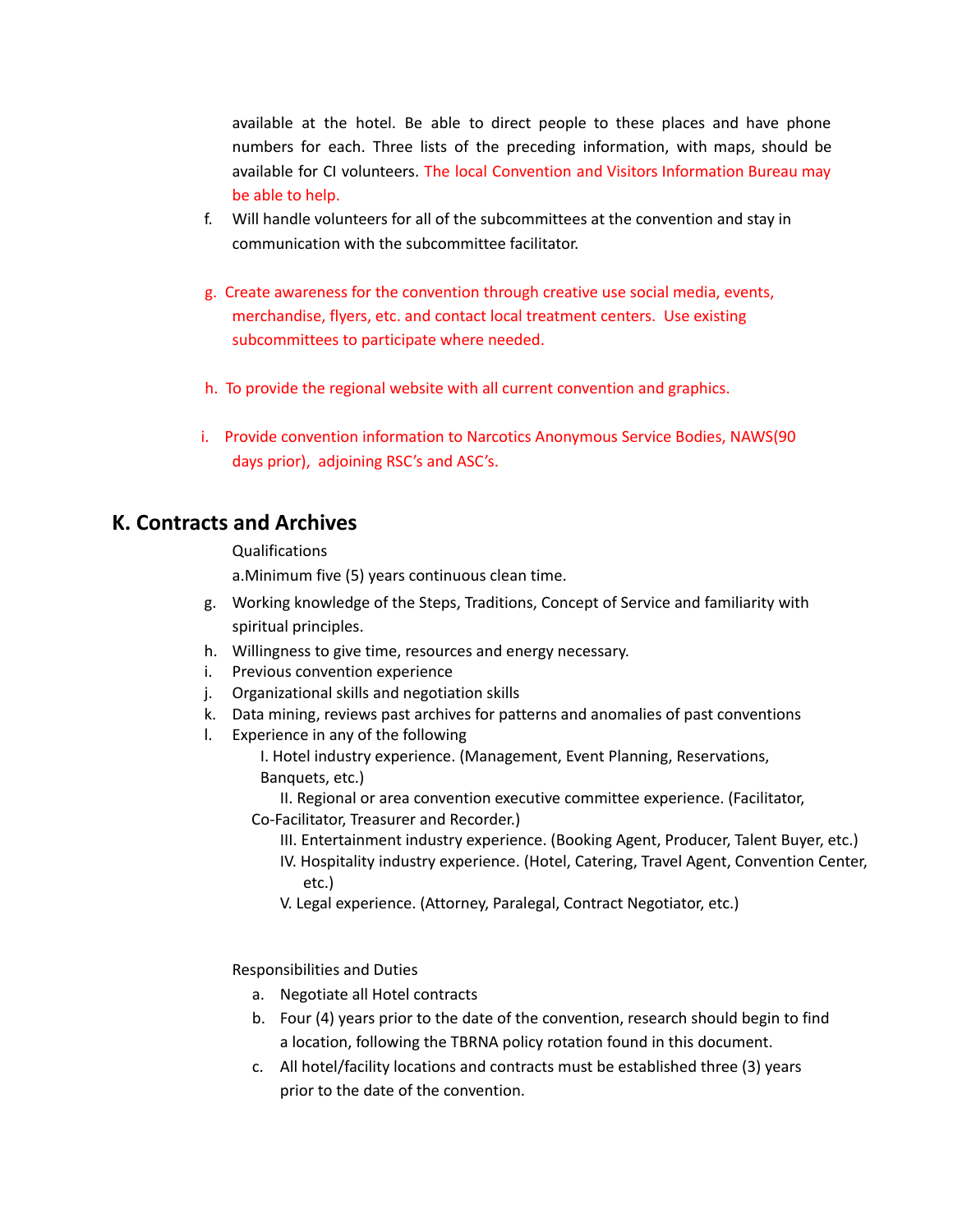- d. All hotel/facility contracts must be signed by one of the signers on the articles of incorporation. (list out signers position)
- e. To advise and help develop the TBRCC budget and attend the TBRCC budget meeting.
- f. To advise on all contracts pertaining to TBRCC, for a consensus before approval from TBRCC.

## **Archives**

- A. Keep an archive of all Hotels: name, location,room rates, room nights and breakout/ballrooms, etc.
- B. Record Food and Beverage(F&B) costs, including coffee.
- C. Record AV costs.
- D. Misc. costs: banner hanging, parking, electricity drops, internet/wifi, setup fees and and radios
- E. Keep an archive of all convention: theme/slogan, dates, attendance, registrations, newcomer packets, treatment center participation, weather
- F. Record Registration costs and beginning and ending dates: pre-registration, registration and onsite registration
- G. Record all newcomer donations
- H. Record all merchandise purchases/sales including cost, sales price, style, color quantities, and designs (catalog artwork)
- I. Record NA Literature and centerpiece gifts given away at banquet and to newcomers during countdown
- J. Record hospitality suite costs including paper goods, drinks, ice, etc.
- K. Record all entertainment costs to include compensation, travel, per diem, AV

## costs, lodging, etc.

L. Keep a list of all contracted vendors, ie. jeweler, RSO, printer, radio rental, promotional products

## VII 1. Convention Rotation

## Zone 1, Tri-County, Southeast

## Zone 2, Houston, Northside

## Zone 3, Coastal Bend, Rio Grande

Valley

Zone 4, Esperanza and Hill Country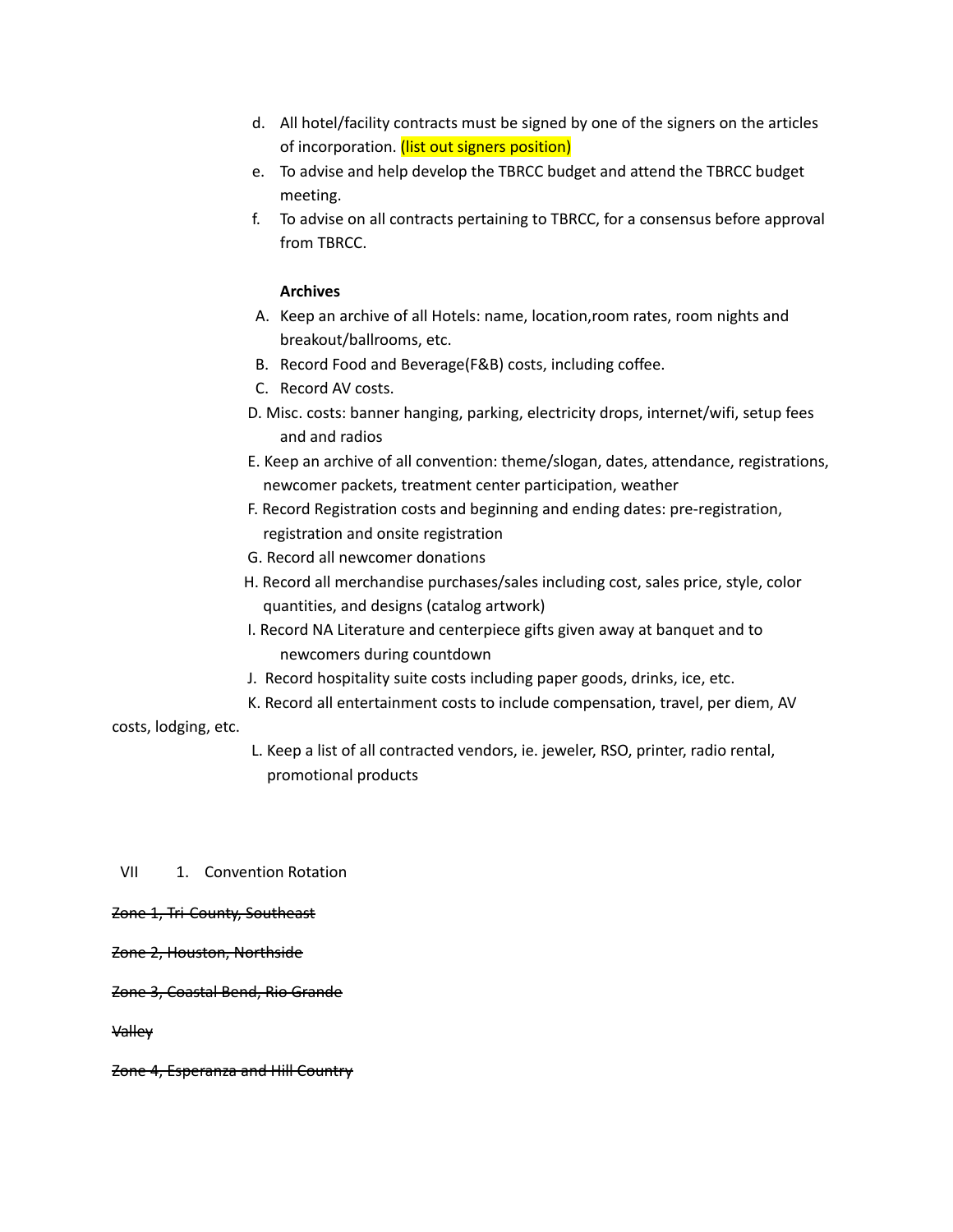#### Zone 5, Central Texas and Brazos Valley

### (Appendixes) Add forms and volunteer guidelines

Alternative Merch Release for Speakers Release for graphics Sign out sheet for radios Merchandise Inventory Registration Inventory Budget Sheet

#### **NEXT STEPS:**

- 1. Add legend for changes/comments/discussion.
- 2. Send out to RSC for comments/input
- 3. Discuss at next RSC
- 4. Vote in?
- 5. Reformat
- 6. Final draft

## **Transition from current Convention Committee/CAC as it stands to new structure as Standing Convention Committee.**

- 1. Vote for TBRCNA 2024 Facilitator, Co-Facilitator, and Treasurer in November 2022 at RSC.
- 2. The rest of the Standing Committee will be voted on at the second meeting after the previous TBRCNA (60 days after the previous convention).